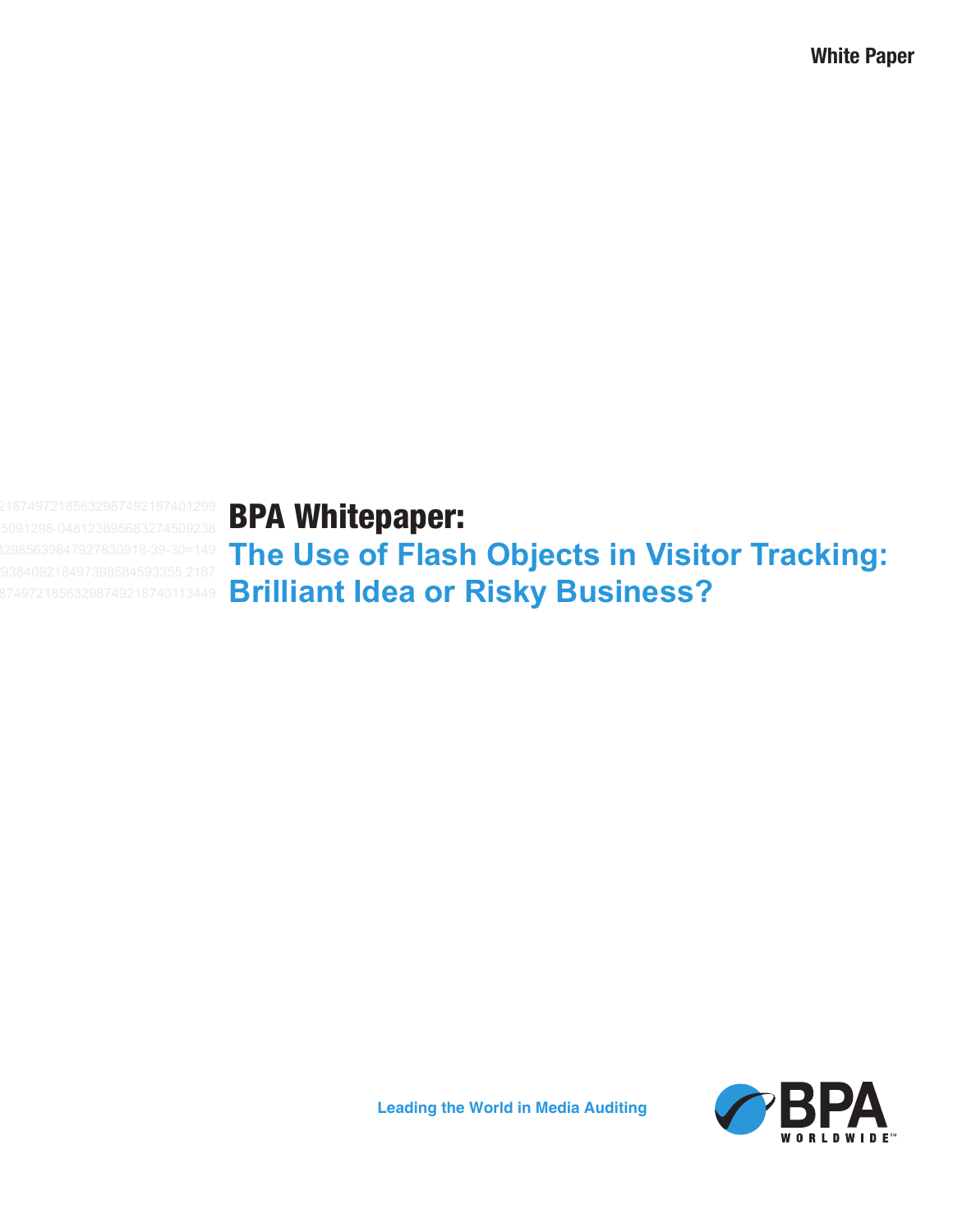

#### **Executive Summary**

Web site owners and operators frequently express concerns about the accuracy of data collected and reported during the audience measurement process. Historically browser cookies have been used to improve the accuracy of measurement, but privacy concerns, anti-spyware applications, and in some instances governmental regulation limits the utility of this approach. In response, some site operators are turning to a widely deployed but poorly understood strategy -- the use of Flash Local Shared Objects (LSO), as a harder-to-remove alternative to cookies. In this paper we outline the reasons for the use of LSOs and our view of the risks LSOs create from a consumer awareness and privacy perspective.

Our recommendations are to be thoughtful and careful about how Flash objects are used in audience measurement. If they are to be used at all, business owners need to ensure that:

A) they are not used to over-ride consumer preferences;

B) consumers are made aware of their use via normal channels (e.g,. privacy policy);

C) consumers are given an easy way to opt-out of their use as a tracking mechanism.

While these recommendations may be somewhat controversial within the audience measurement community, we firmly believe that the line between using Flash to improve accuracy and using Flash in conflict with consumer preferences is black and white.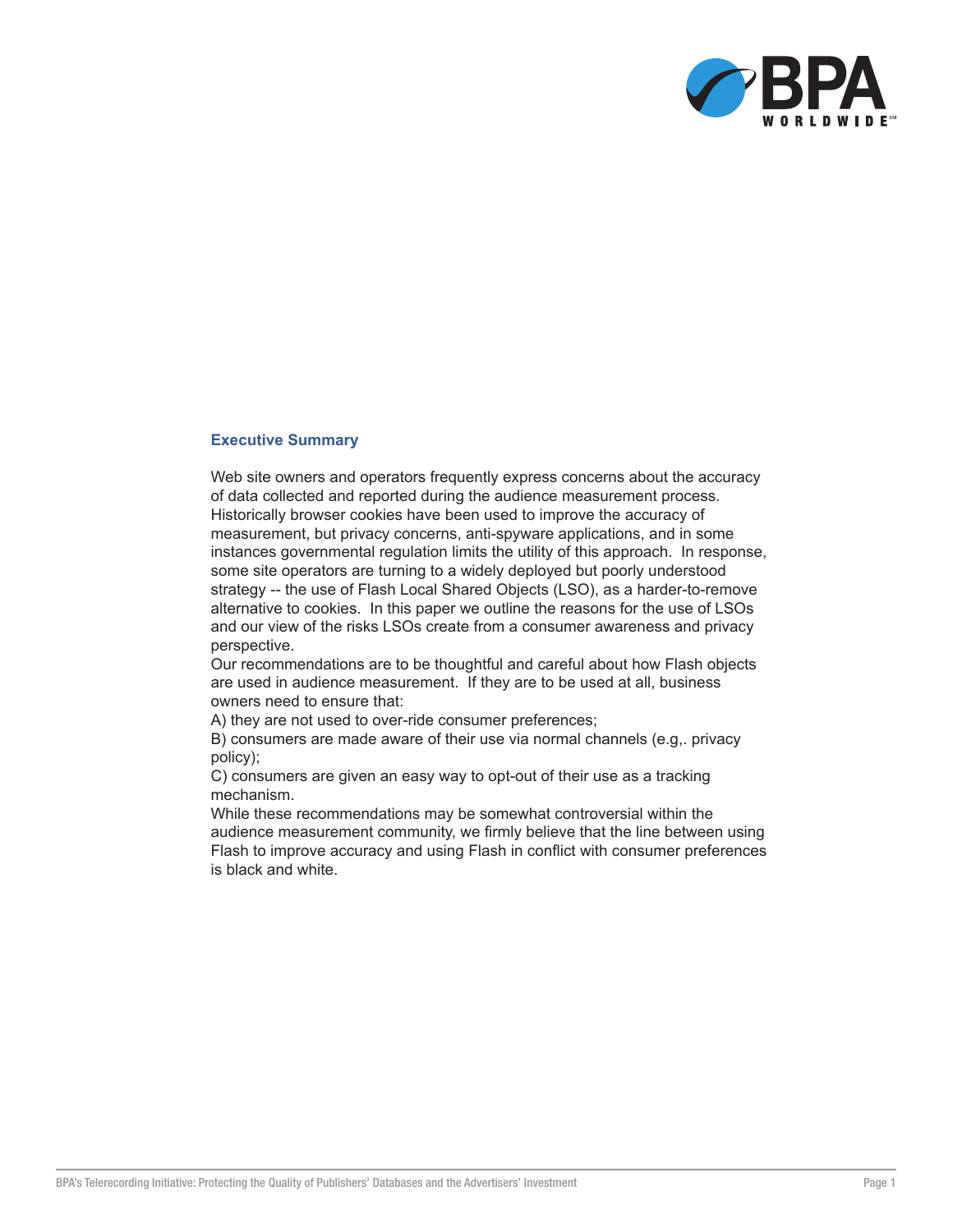

#### **Introduction**

One of the great challenges facing the web site operators, media buyers, and audience measurement specialists is how to accurately identify and track individual people over time to better estimate audience size, better target, and better optimize the overall customer experience online. While it may not be immediately obvious, the ability to track individuals is quite difficult for a variety of reasons including:

- $\triangleright$  People use different computers at different times of the day (work, home)
- $\triangleright$  People have different computers in the home (office, family, personal)
- $\triangleright$  People use different devices to connect to the Internet (computer, phone)
- $\triangleright$  Multiple people might share devices (family computer, public terminals)
- $\triangleright$  People actively work to block and prevent audience tracking technology

In general there are two strategies for counting the largely anonymous audiences most sites attract: panel-based services and the use of so-called "browser cookies." While the former is a widely accepted practice, in reality panels are typically quite small relative to the online population often making their ability to provide audience data for smaller sites limited, especially in "at work" situations where the deployment of panel-measurement technology is often disallowed. The latter approach -- the use of small text files called "cookies" placed on individual computers and devices -- is far more popular and is more or less ubiquitous within connected channels.

## **The Use of Browser Cookies**

A cookie is, in its purest form, a small text file written directly to the hard drive of a connected computer or device. Cookies are used for a variety of things:

- $\triangleright$  Cookies give web sites the ability to remember preferences
- $\triangleright$  Cookies can be used to remember credentials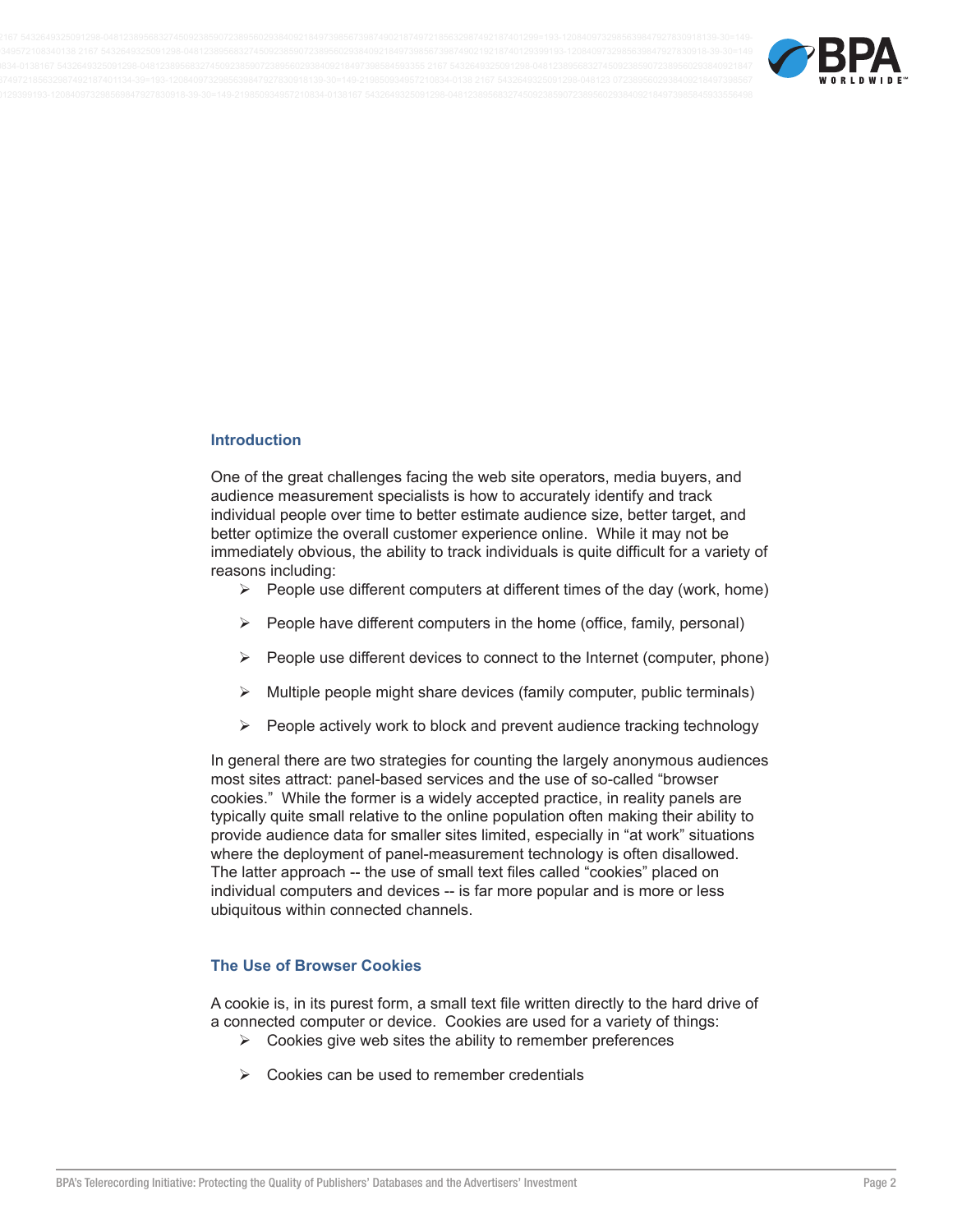

 $\triangleright$  Cookies can be used to uniquely identify web browsers such as Internet Explorer, Firefox, and Apple Safari

It is this last use of cookies-uniquely identifying web browsers-that is commonly used as a proxy for counting unique individuals, even though in practice cookies are a poor proxy at best. Cookies are a poor proxy because of the aforementioned difficulty associated with tracking individuals on the Internet: any one person using a home computer, a work computer, and a connected mobile device would log three cookies and be counted three times, clearly a case of over-counting.

The use of cookies can be improved as an identifier for individuals in some cases-on sites requiring authentication or other secure environments-but in general the assumption that any number of "counted cookies" is directly related to the number of people generating those cookies is fallacious. In fact, in 2008 the Internet Advertising Bureau (IAB) published a set of definitions for use in audience reach measurement that explicitly differentiated "Unique Cookies", "Unique Browsers", "Unique Devices" and "Unique Users"<sup>1</sup>.

Unfortunately, by their own admission, few companies have started to apply the IAB guidelines and most persist in conflating "cookies" and "users," thereby choosing ease over accuracy, despite repeated claims of the importance of accuracy in measurement<sup>2</sup>. Perhaps more unfortunate is the reliance companies have on cookie-based measurement, despite longstanding and well-supported observation that cookies are far from reliable as a tracking mechanism<sup>3</sup>,<sup>4</sup>. While more research into the phenomenon of cookie deletion needs to occur, the reality is that in many cases cookies are a poor approximation of audience size.

<sup>1</sup> http://www.iab.net/iab\_products\_and\_industry\_services/508676/ guidelines/audiencemeasurement

 $\overline{2}$ http://www.analyticsevolution.com/2009/07/forrester-wave-just-factsplease.html

<sup>3</sup> http://www.webmediabrands.com/corporate/releases/05.03.14newjupresearch.html

http://www.comscore.com/Press\_Events/Press\_Releases/2007/04/ 4 comScore Cookie Deletion Report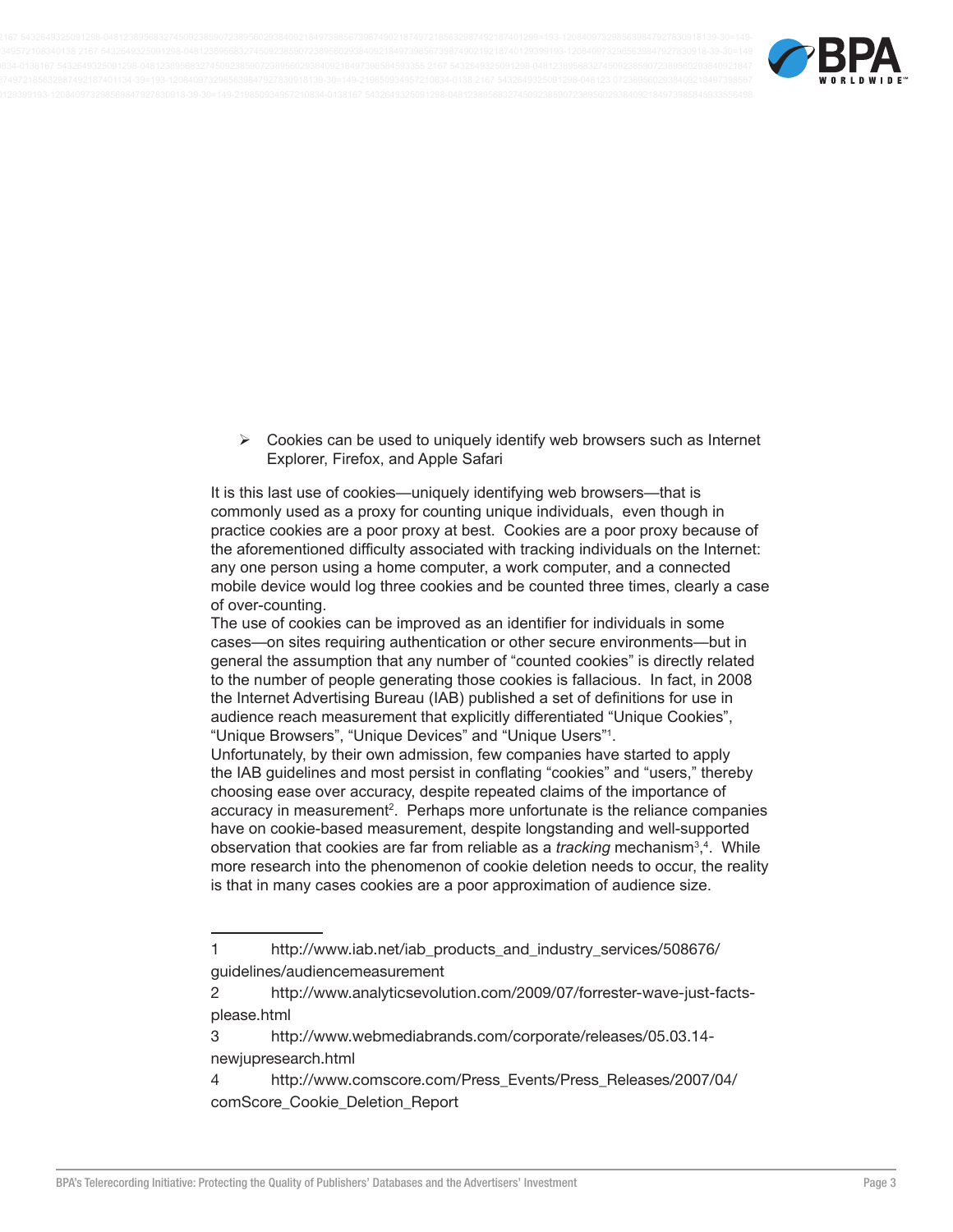

#### **Why People Delete Cookies**

Hard data is difficult to come by regarding why people remove cookies, Anecdotal evidence suggests that viewing of less-socially acceptable content (gambling, pornography) plays a role. Other studies suggest that consumers delete cookies because they simply do not want to be tracked, period. Walt Mossberg of the Wall Street Journal perhaps best expressed anti-cookie sentiment when he commented in 2005, "To me, tracking cookies clearly meet the obvious definition of spyware.<sup>5"</sup> While some people noted that Mr. Mossberg's comments are reactionary, he is not alone in his opinion, and data suggests that many consumers still regularly delete their browser cookies. Regardless of the reason, consumers actively and willingly deleting their browser cookies continue to erode the efficacy of this tool as a mechanism for accurately tracking audiences and individuals. While unfortunate, this behavior is an expression of personal preference and, in Web Analytics Demystified's opinion, one that should be respected.

#### When is a Cookie Not a Cookie? When it is a Local Shared Object

As evidence for the fragility of browser cookies increasing through the early part of this decade, some smart engineers went looking for an alternative, seeking another place to identify information that was less likely to be deleted. They found what they were looking for in Adobe Flash's Local Shared Objects. According to the Wikipedia:

> "A Local Shared Object (LSO) is a collection of cookie-like data stored as a file on a user's computer. LSOs are used by all versions of Adobe Flash Player and Version 6 and above of Macromedia's now-obsolete Flash MX Player. LSOs contain cookie-like data stored by individual web sites or domains."

The Local Shared Objects solved the cookie removal problem because, again from Wikipedia, "With the default settings, Adobe Flash Player does not seek the user's permission to store LSO files on the hard disk." Given the ubiquity of Adobe's Flash player, estimated to be installed in 98 percent of all personal

http://online.wsj.com/article\_email/SB112129842537185221-5 IBifINilaV4opynalCHa6mFm4.html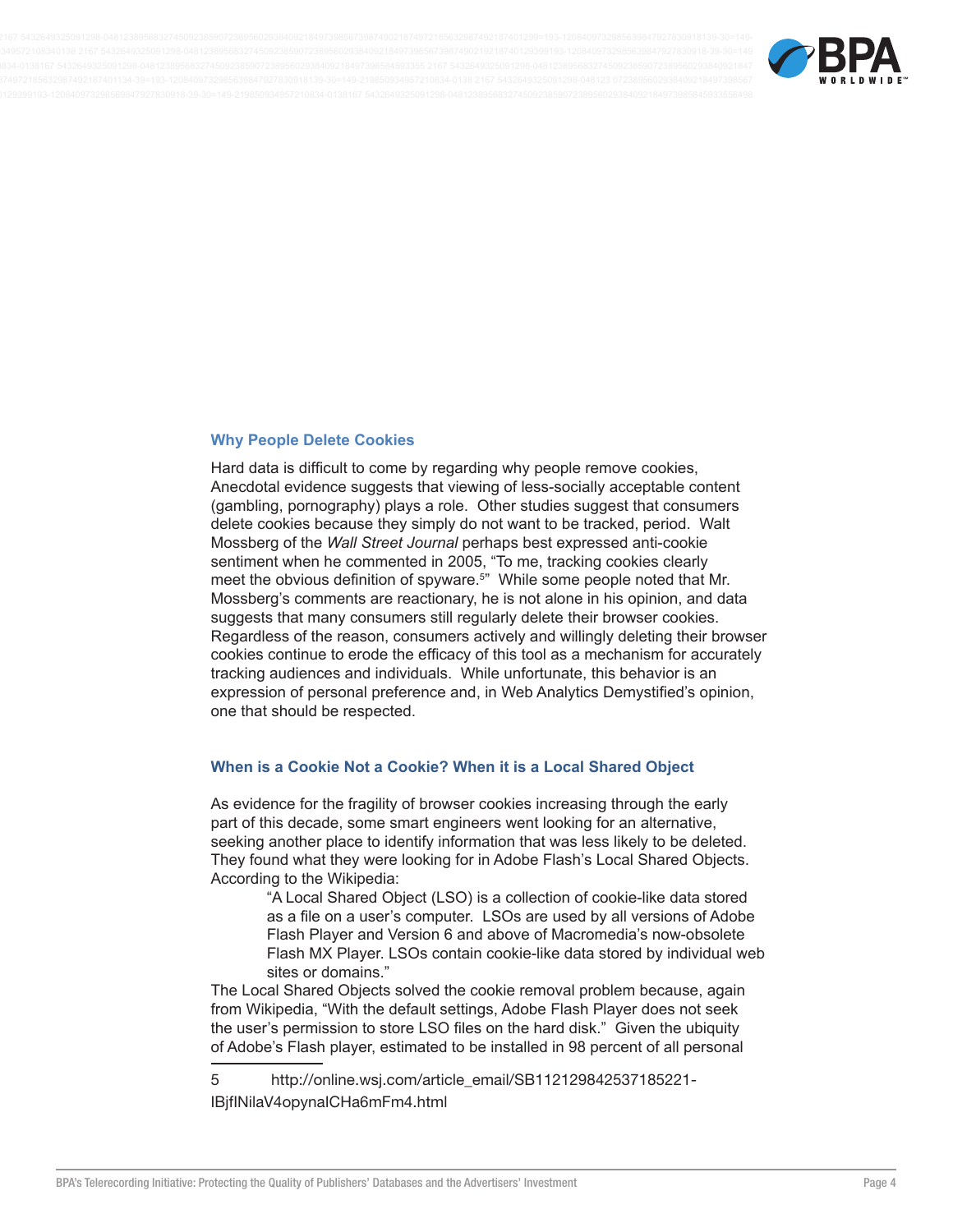

computers and an increasing number of smart phones and mobile devices, Flash Local Shared Objects appear to be a perfect solution—a local storage mechanism that doesn't bother to ask permission prior to being set.

#### The Use of Flash LSOs in Audience Measurement

While there are many appropriate and beneficial uses for Flash Local Shared Objects-for example, remembering volume settings in a Flash-based media player or keeping other application-specific preferences—it is increasingly clear that in some cases the data contained in the Flash object are being used for consumer tracking purposes.

In their 2009 report Flash Cookies and Privacy<sup>6</sup>, Ashkan Soltani and his coauthors at the University of California reported that 31 percent of the Quantcast Top 100 web sites appeared to be using Flash LSO to store some type of unique user identifier. Flash Local Shared Objects are also commonly used in videotracking services such as those provided by Omniture, Nielsen NetRatings, and Visible Measures among others, and are potentially used on cell phones thanks to increasing deployment of the Flash platform on mobile browsing platforms<sup>78</sup>. What's more, some sites are clearly using Flash LSO to "reset" browser cookies—storing a tracking value in the Flash Object and then using that value to continually refresh and restore the browser cookie—effectively over-riding any consumer preference to not be tracked over time. The following diagram explains very basically what happens when Flash is used to reset browser cookies:

While this "reset" (or "respawning" using Soltani's language) was primarily observed in third-party advertising technology, and at least one company has stopped using LSOs to reset browser cookies<sup>9</sup>, Web Analytics Demystified is aware of non-advertising instances of the same resetting happening on consumer-facing web sites. Respawning confers another advantage to more technical users in that it apparently allows cookie values to be copied between

- 6 http://papers.ssrn.com/sol3/papers.cfm?abstract\_id=1446862
- $\overline{7}$ http://www.adobe.com/devnet/devices/articles/persistent\_data.html
- 8 http://mashable.com/2009/11/17/adobe-flash-player-10-1/
- 9 http://www.wired.com/epicenter/2009/08/flash-cookie-researchersspark-quantcast-change/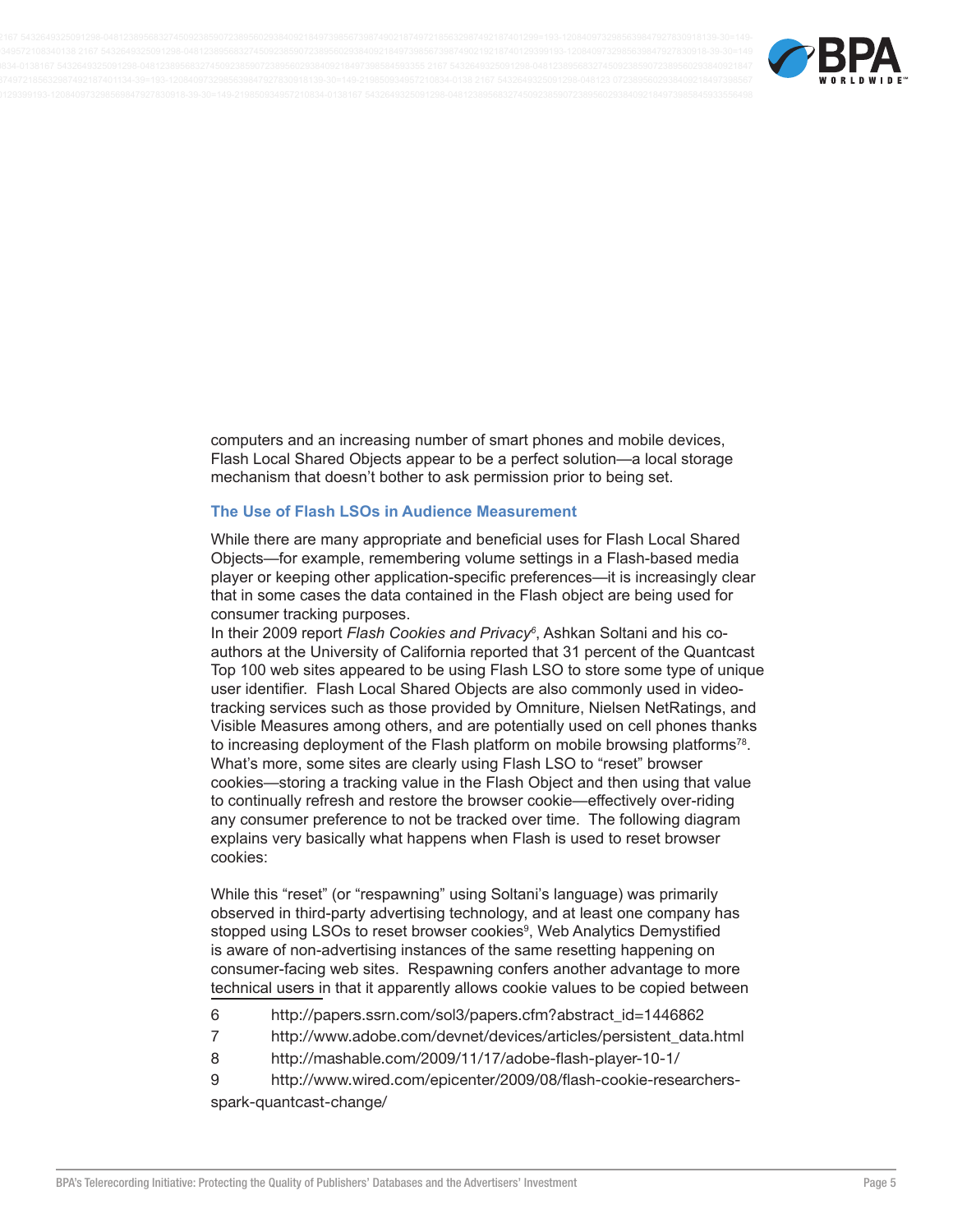

browser applications (for example, from Internet Explorer to Firefox) given that Flash is likely in both pieces of software.

Web Analytics Demystified fully understands why site developers and audience measurement specialists would want to use Flash LSOs to reset cookies; the aforementioned data regarding cookie deletion and the resulting impact on audience counting creates a clear need for better audience tracking. The ability to "reset" a unique identifier in the aftermath of a cookie deletion event is vital from an accuracy standpoint and has the potential to improve the quality of targeting, tracking, and visitor segmentation that has become fundamental in online audience research. However, in reality Flash does little to mitigate overcounting due to the use of multiple computers.

Even without resetting browser cookie values, storing a unique identifier in a place less likely to be removed or deleted can impart the ability to calculate the cookie deletion rate for a given site -- a very useful and often hard to come by measurement. A good analyst armed with a trustworthy count of "unique visitors" which can be compared with the number of "unique cookies" recorded is well on his or her way toward understanding cookie deletion behavior, especially if the Flash LSO value is made available to a moderately robust analytics package for further exploration.

In Web Analytics Demystified's opinion, the problem is not that Flash LSOs are being used; the problem is that they are being used in most cases without transparency and consumer controls, and in a way likely to be labeled "deceptive" by some.

#### **Transparency and the use of Flash Local Shared Objects**

According to Soltani et al. more than half of the sites they reviewed were using Flash LSO to store information about site users. Regarding consumer awareness and controls for Flash LSO, the authors commented:

"Privacy policies rarely disclose the presence of Flash cookies, and user controls for effectuating privacy preferences are lacking."

More colloquially, on the subject of Flash LSO the Wikipedia notes:

"LSOs can be used by web sites to collect information on how people navigate those web sites even if people believe they've restricted the data collection. There is relatively little public awareness of LSOs, and they can usually not be deleted by the cookie privacy controls in a web browser. This may lead a web user to believe a computer is cleared from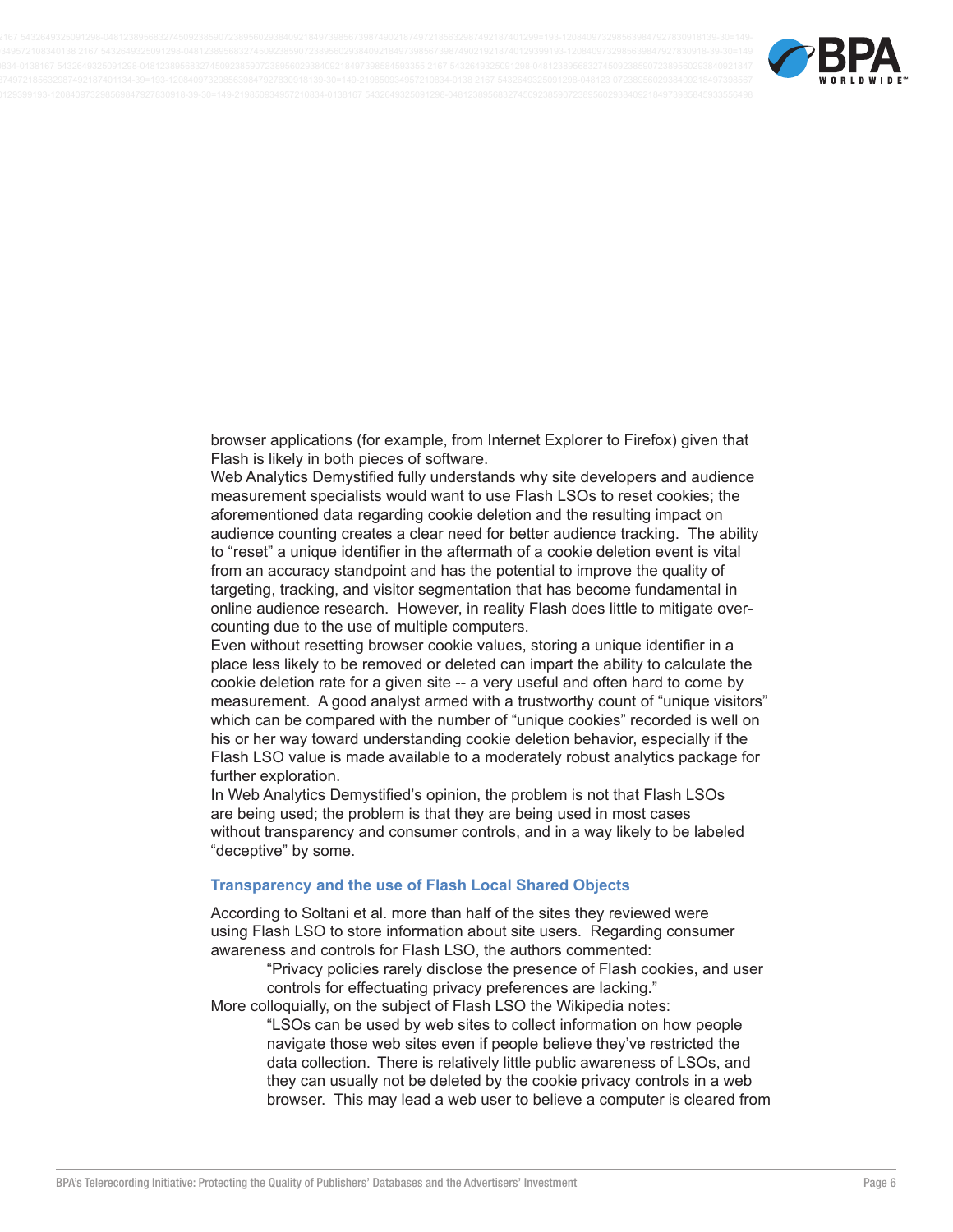

tracking objects, when it is not."

Unfortunately disclosure about the use of Flash LSO for tracking purposes is rare on the Internet today. Soltani et al. reviewed the privacy policies of the Quantcast Top 100 sites and only found mention of Flash LSO four times. Our own search failed to find any immediately relevant sites and privacy policies<sup>10</sup>. Given the lack of disclosure and transparency found, Web Analytics Demystified agrees strongly with Soltani's statement regarding "Flash cookies" (their term for Local Shared Objects):

> "Given the different storage characteristics of Flash cookies, without disclosure of Flash cookies in a privacy policy, it is unclear how the average user would even know about the technology. This would make privacy self-help impossible except for sophisticated users."

Regarding communication and trust, one of the most widely known champions is the TRUSTe organization<sup>11</sup>. While Soltani reports that 31 of the Top 100 sites they looked at carried the TRUSTe Privacy Seal, they also found that 14 were using Flash LSO (but did not report whether LSOs were being used for tracking or other purposes.)

Web Analytics Demystified contacted TRUSTe and found them to be both candid and helpful regarding the use of Flash LSO. According to Joanne Furtsch, TRUSTe's Policy and Product Architect, the company is currently recommending that clients using Flash LSO add the following to their privacy statements:

"We use Local Shared Objects, also known as Flash cookies, to store some of your preferences or to display content based upon what you view on our site to personalize your visit. Third Parties, with whom we partner to provide certain features on our site or to display advertising based upon your Web browsing activity, use Flash cookies to collect and store information.

Flash cookies are different from browser cookies because of the amount of, type of, and how data is stored. Cookie management tools provided by your browser will not remove Flash cookies. To learn how to manage privacy and storage settings for Flash cookies click here: http://www. macromedia.com/support/documentation/en/flashplayer/help/settings\_

 $11$ http://www.truste.com

 $10$ http://www.google.com/search?q=%22privacy+policy%22+AND+%22 Flash%22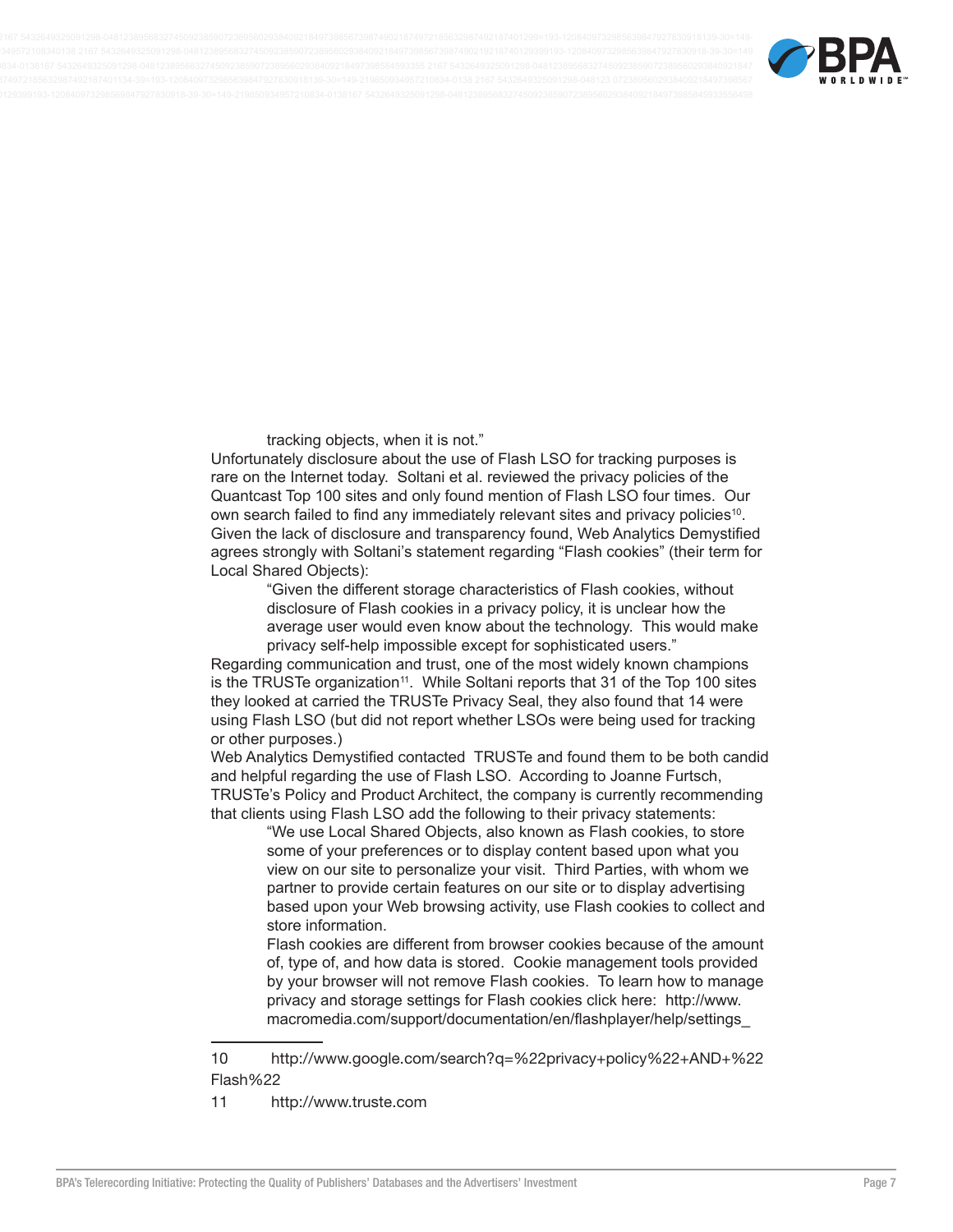

#### manager.html"

This statement is an excellent step in the right direction, although the only site using this kind of disclosure on the Internet today (based on a Google search for the phrase "We use Local Shared Objects, also known as Flash cookies") is Bunnyhero Labs of Toronto, Ontario (Canada)<sup>12</sup> and they were using LSO to remember settings, not track visitors.

All of the above becomes even more important from a global perspective when one considers recent legislation in Europe designed to create an entirely new consumer relationship with browser cookies. In a nutshell, the Council of the European Union (EU) voted in November 2009 to require that European businesses using browser cookies in nearly all capacities, stating that a cookie can be stored on a user's computer, or accessed from that computer, only if the user "has given his or her consent, having been provided with clear and comprehensive information"<sup>13</sup>.

Clearly there is an opportunity for companies using Flash LSOs to improve the quality of messaging to their site users and consumers in general. Still, making consumers aware of Flash LSO and having them manage the objects at their discretion are two different problems.

#### **Controlling How Flash LSOs are Used**

To confirm that Flash LSOs are being used currently, the author used Firefox's "BetterPrivacy" add-on<sup>14</sup> and was able to discover a staggering number of LSO files (Figure 1) stored on his computer.

 $12$ http://bunnyherolabs.com/privacyarchive/privacy20070628.php

 $13$ http://www.out-law.com/page-10510

 $14$ https://addons.mozilla.org/en-US/firefox/addon/6623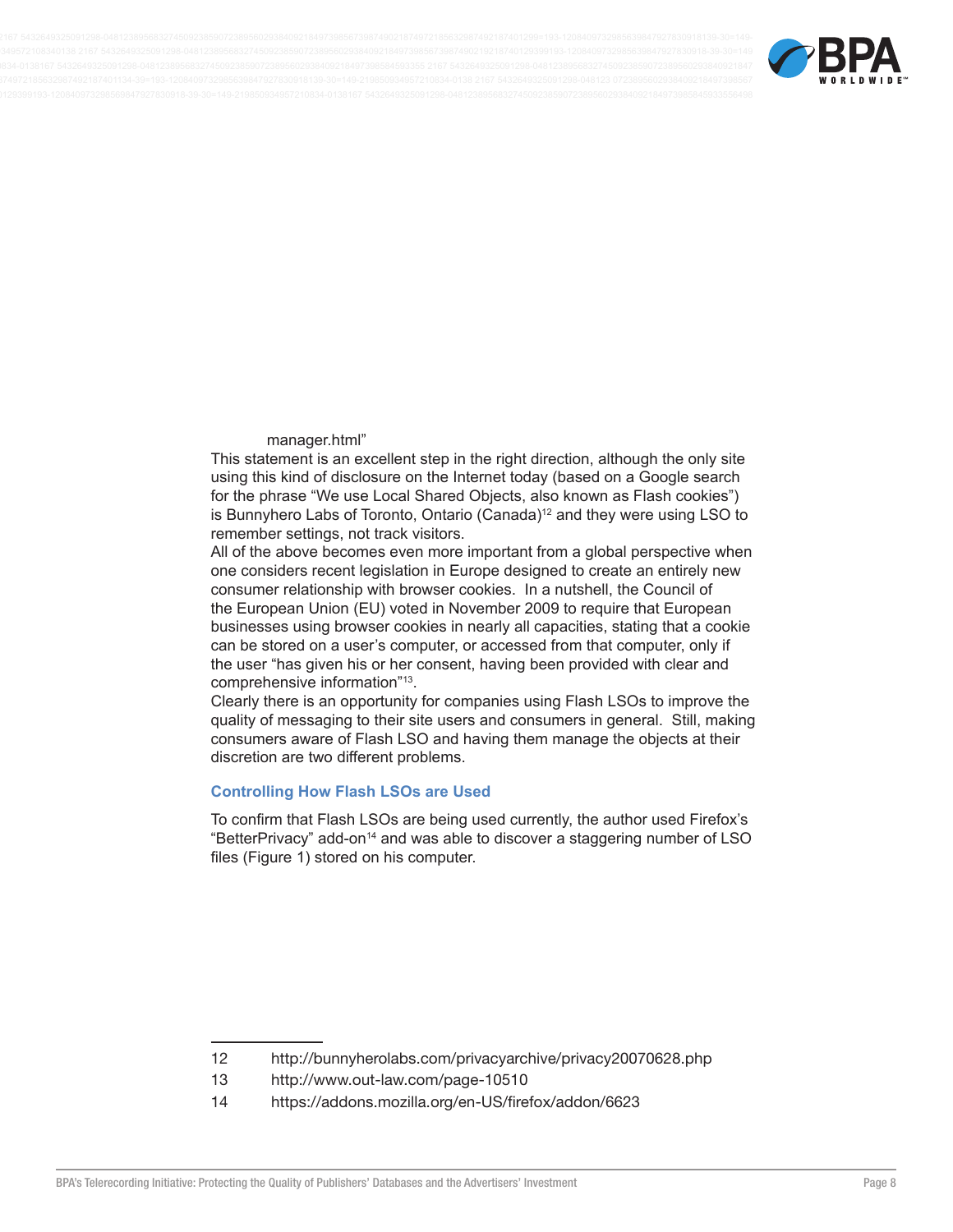

View remove or protect Local Shared Objects stored on your computer:

| Folder/Site                                         | <b>LSO File Name</b>       | Modified                 | <b>Status</b> |                      |
|-----------------------------------------------------|----------------------------|--------------------------|---------------|----------------------|
| www.theonion.com                                    | com.quantserve.sol         | Tue Aug 11 19:58:07 2009 | Not protected |                      |
| www.theonion.com                                    | theonion.sol               | Tue Aug 11 19:57:59 2009 | Not protected |                      |
| www.veoh.com                                        | com.quantserve.sol         | Tue Jan 6 22:54:52 2009  | Not protected |                      |
| www.veoh.com                                        | veohUser.sol               | Tue Apr 21 08:44:26 2009 | Not protected |                      |
| www.veoh.com                                        | veohVolume.sol             | Fri Apr 17 20:01:24 2009 | Not protected |                      |
| www.vw.com                                          | logfile 0.sol              | Fri Nov 14 15:06:28 2008 | Not protected |                      |
| www.vw.com                                          | logfile dir.sol            | Fri Nov 14 15:06:28 2008 | Not protected |                      |
| www.vw.com                                          | <b>VWDealerSession.sol</b> | Fri Nov 14 15:06:57 2008 | Not protected | $\frac{1}{\sqrt{2}}$ |
| Information about the selected Local Shared Object: |                            |                          |               |                      |
| FileName: StreamMinerInfo.sol                       |                            |                          |               |                      |

Folder/Site: illumenix.com FileSize: 59 bytes

Path: /Users/ericpeterson/Library/Preferences/Macromedia/Flash Player/#SharedObjects/2ZJSH58G/illumenix.com Modified: Thu Sep 18 14:10:08 2008

#### Figure 1: Sample of LSO files found on the author's computer via the "BetterPrivacy" Firefox add-on.

These objects live outside of the browser and outside of Platform for Privacy Preferences (P3P) controls, the primary control over which cookies are set and which are denied. Suffice to say, the author had no idea that these LSOs were present on his computer prior to starting work on this paper.

Flash LSO also appear to be impervious to the "Private Browsing" modes recently deployed by Firefox, Microsoft, and Apple in their browsing platforms, which given the current prevalence of use of the technology more or less obviates the value of "Private Browsing", leaving a still discoverable trail through any site using Flash LSO for any reason.

Regarding exerting control over Flash LSOs, while Firefox users are able to install the "BetterPrivacy" add-on, other browser users are essentially forced to use Adobe's Flash Player Settings Manager<sup>15</sup> found on the Adobe/Macromedia web site (Figure 2)

http://www.macromedia.com/support/documentation/en/flashplayer/ 15 help/settings\_manager.html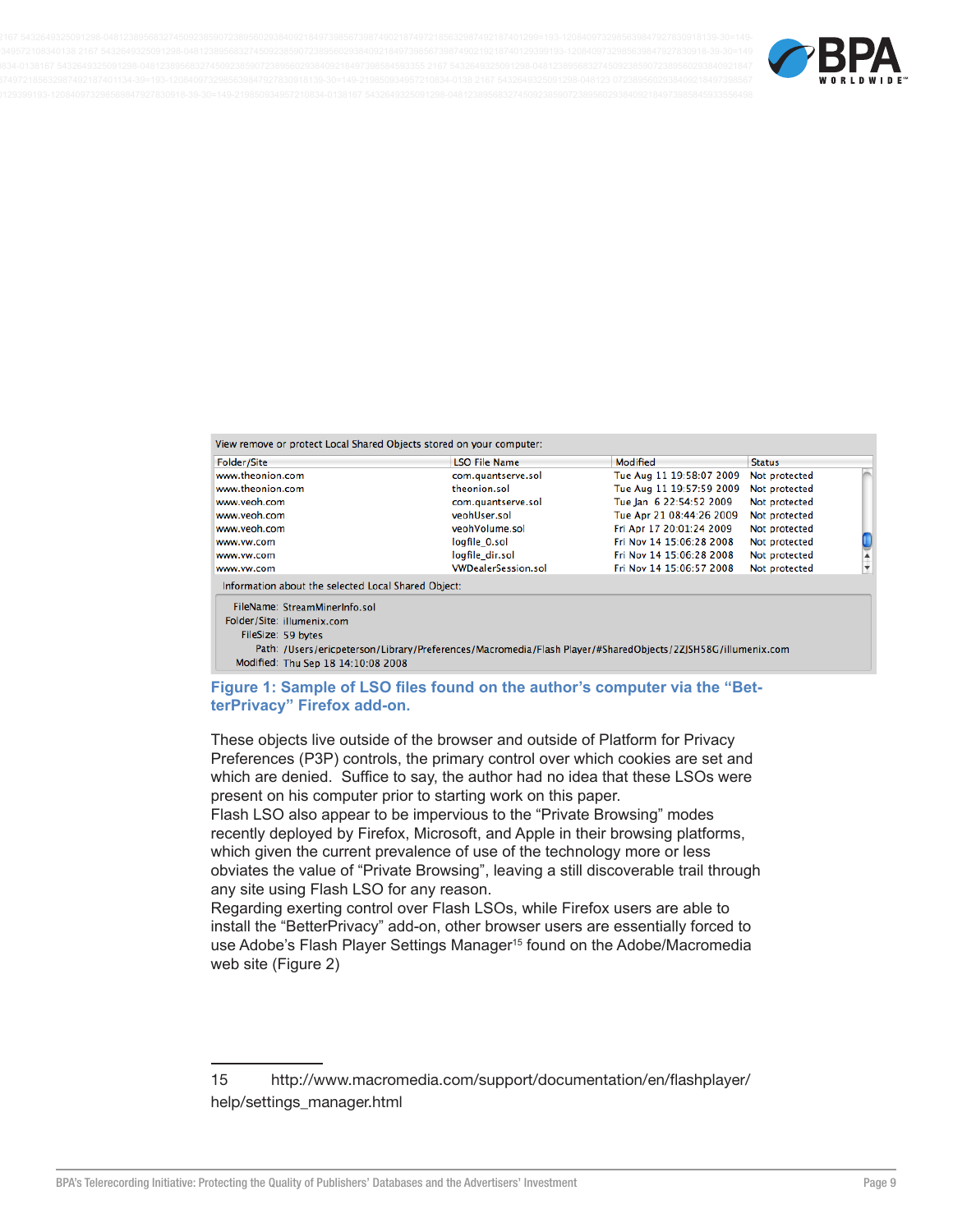

| Adobe Flash Player™ Settings Manager |                                                                            |                |                  |  |
|--------------------------------------|----------------------------------------------------------------------------|----------------|------------------|--|
|                                      |                                                                            |                |                  |  |
|                                      | <b>Website Storage Settings</b>                                            |                |                  |  |
|                                      | For websites you have already visited, view or change the storage settings |                |                  |  |
|                                      | for the websites you have visited.                                         |                |                  |  |
|                                      |                                                                            |                |                  |  |
|                                      | - None                                                                     |                |                  |  |
|                                      | Never Ask Again                                                            | Delete website | Delete all sites |  |
| <b>Visited Websites</b>              |                                                                            |                |                  |  |
| Priv acy                             | Websites                                                                   | Used           | Limit            |  |
| A                                    | www.ikea.com                                                               | 1 KB           | 100 KB           |  |
| ☺                                    | media.katu.com                                                             | 2 KB           | 100 KB           |  |
|                                      |                                                                            |                |                  |  |
| ☺                                    | cdn.plantronics.com                                                        | 1 KB           | 100 KB           |  |

#### Figure 2: Adobe Flash Player Settings Manager, run via a web page on the Adobe web site.

While certainly functional, the Settings Manager application is far from visible and even less easy to use. On this point, Emmy Huang, Adobe's product manager for the Flash Player, was quoted in a 2008 article in the New York Times as saying:

"It is accurate to say that the privacy settings people make with regards to their browser activities are not immediately reflected in Flash Player. Still, privacy choices people make for their browsers aren't more difficult to do in Flash Player, and deleting cookies recorded by Flash Player isn't a more difficult process than deleting browser cookies. However, it is a different process and people may not know it is available."

Given that deleting browser cookies can be done directly from within the browsing application itself and is usually clearly labeled as part of a "Security" or "Privacy" setting's list, not to mention new one-click "Private Browsing" options found in most browsers, the necessity to manage Flash LSOs via an external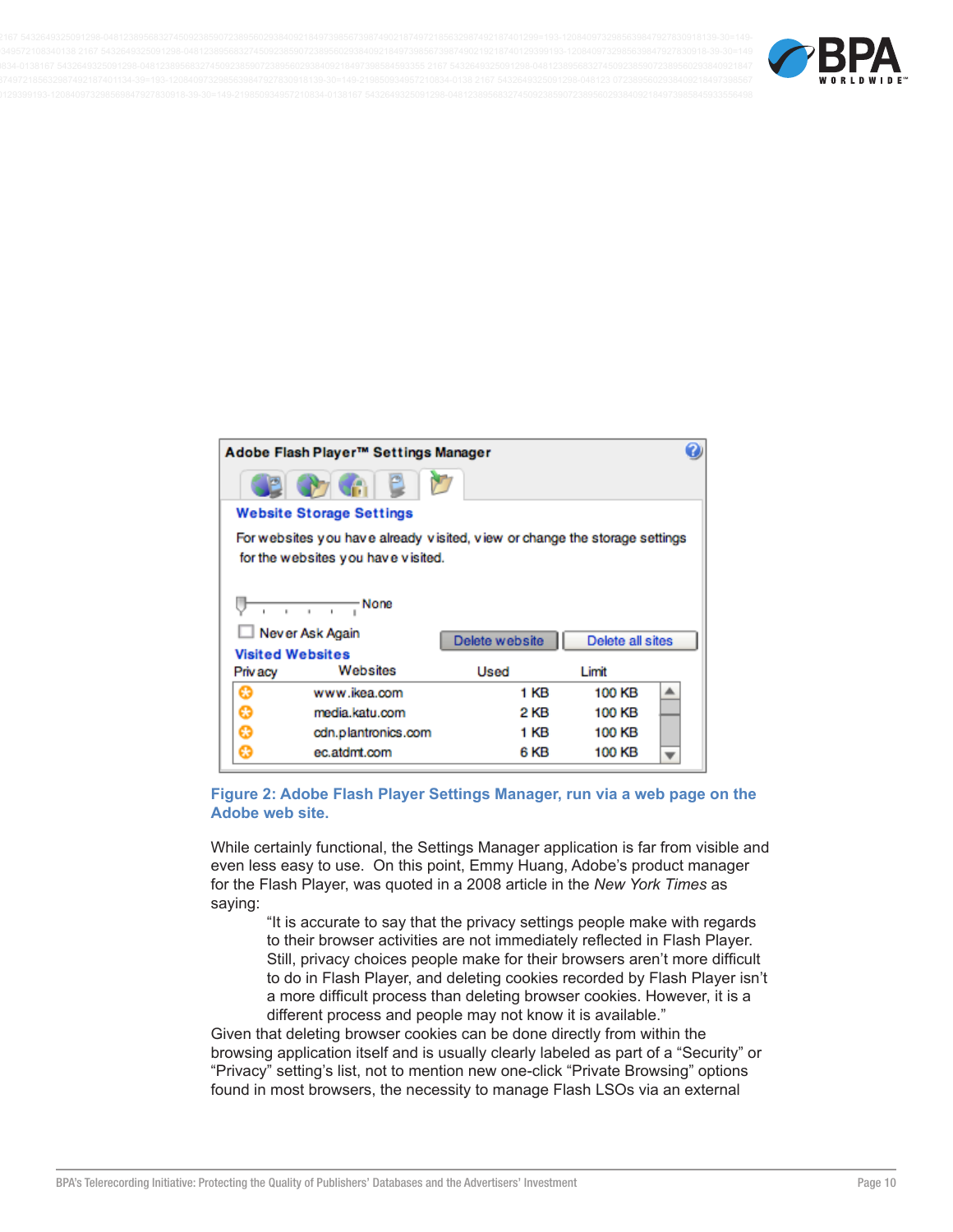

web site makes us question the accuracy of Ms. Huang's statement.

#### **Best Practices for Using Flash LSOs in Audience Measurement**

Considering all of the previous information, and given our belief that use of Flash Local Share Objects is unlikely to lessen, Web Analytics Demystified recommends the following best practices to site operators and audience measurement specialists using this technology for tracking purposes:

- 1. Do not use Flash to reset browser cookies
- 2. Disclose the use of Local Shared Objects
- 3. Allow site visitors to disable Local Shared Objects

For sake of clarity, we explore each of these recommendations in the following sections.

#### **Don't Use Flash to Reset Browser Cookies**

From an audience measurement perspective this is certainly the most controversial of our recommendations. It is, however, the recommendation we believe to be most important. Consider:

- $\triangleright$  Consumer feelings regarding the use of cookies and tracking in general runs "hot" publically, and national governments continually review cookie use policy<sup>16</sup> as a privacy matter;
- $\triangleright$  There is copious evidence of a distinct subset of Internet users who are adamantly anti-tracking<sup>17</sup>;
- $\triangleright$  Deleting or disabling cookies, at least with the most widespread methodologies, has no impact on the use of Flash Local Shared Objects.<sup>18</sup>

With these three points in mind, Web Analytics Demystified believes that sites

- 16 http://blog.ostp.gov/2009/07/24/cookiepolicy/
- $17$ http://www.blogcatalog.com/discuss/entry/tracking-cookies-suck
- 18 http://papers.ssrn.com/sol3/papers.cfm?abstract\_id=1446862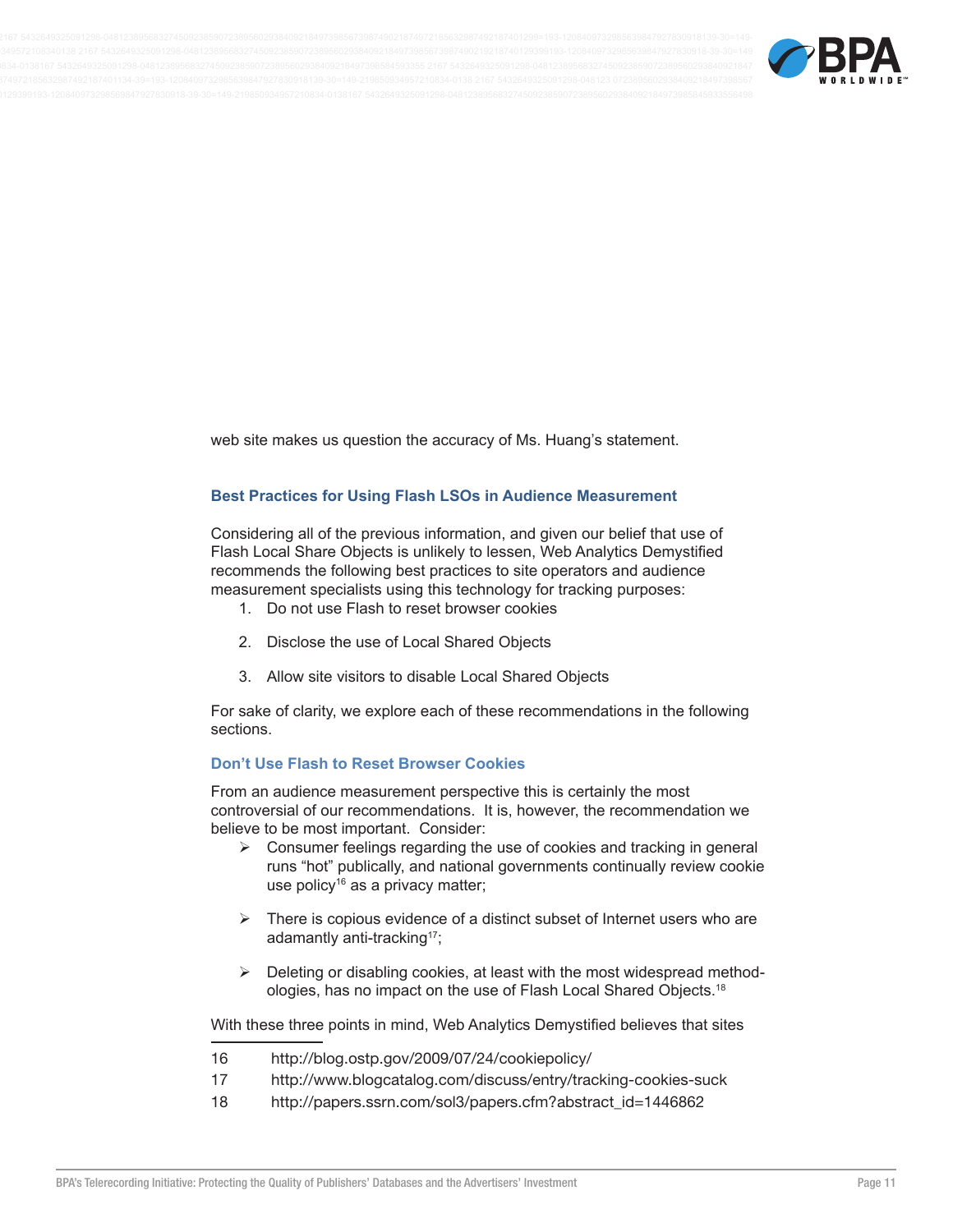

and services using Flash to reset and "respawn" browser cookie values in an effort to improve accuracy of tracking and targeting run the risk of being identified as "unconcerned about consumer preferences and privacy" and badly treated in the court of public opinion. Given that Quantcast has already changed their use of Flash cookies<sup>19</sup> and other vendors are moving in the same direction, Web Analytics Demystified believes that other companies using Flash LSOs in this way are likely to be similarly identified and pressured to change their approach. The alternative for those audience measurement specialists wishing to use Flash Local Shared Objects to better understand cookie deletion rates (in an effort to better estimate audience size) is to store a second, unrelated but unique user identifier (UUID) in the LSO for comparison. With a second UUID being tracked, given a reasonably robust analytics package able to count the number of unique values passed into the system, the analyst is able to compare the number of unique visitors based on a browser cookie to the number of UUIDs stored in the Flash LSO.



#### 2,233 visits used 676 user defined values in the "Test" segment

Figure 3: Example of Google Analytics used to track 676 unique user identifiers (UUIDs) using the custom variable.

Given that all web analytics packages (Omniture, Unica, WebTrends, Coremetrics, etc.) are actually reporting the count of uniquely counted browser cookies when they report something they call "Unique Visitors," the two numbers can be used to calculate a "cookie correction ratio" much like the one called for by the Internet Advertising Bureau in the most recently updated Audience Reach Guidelines<sup>20</sup>.

19 http://blog.quantcast.com/quantcast/2009/08/flash-cookies-

#### measurement.html

20 http://www.iab.net/iab\_products\_and\_industry\_services/508676/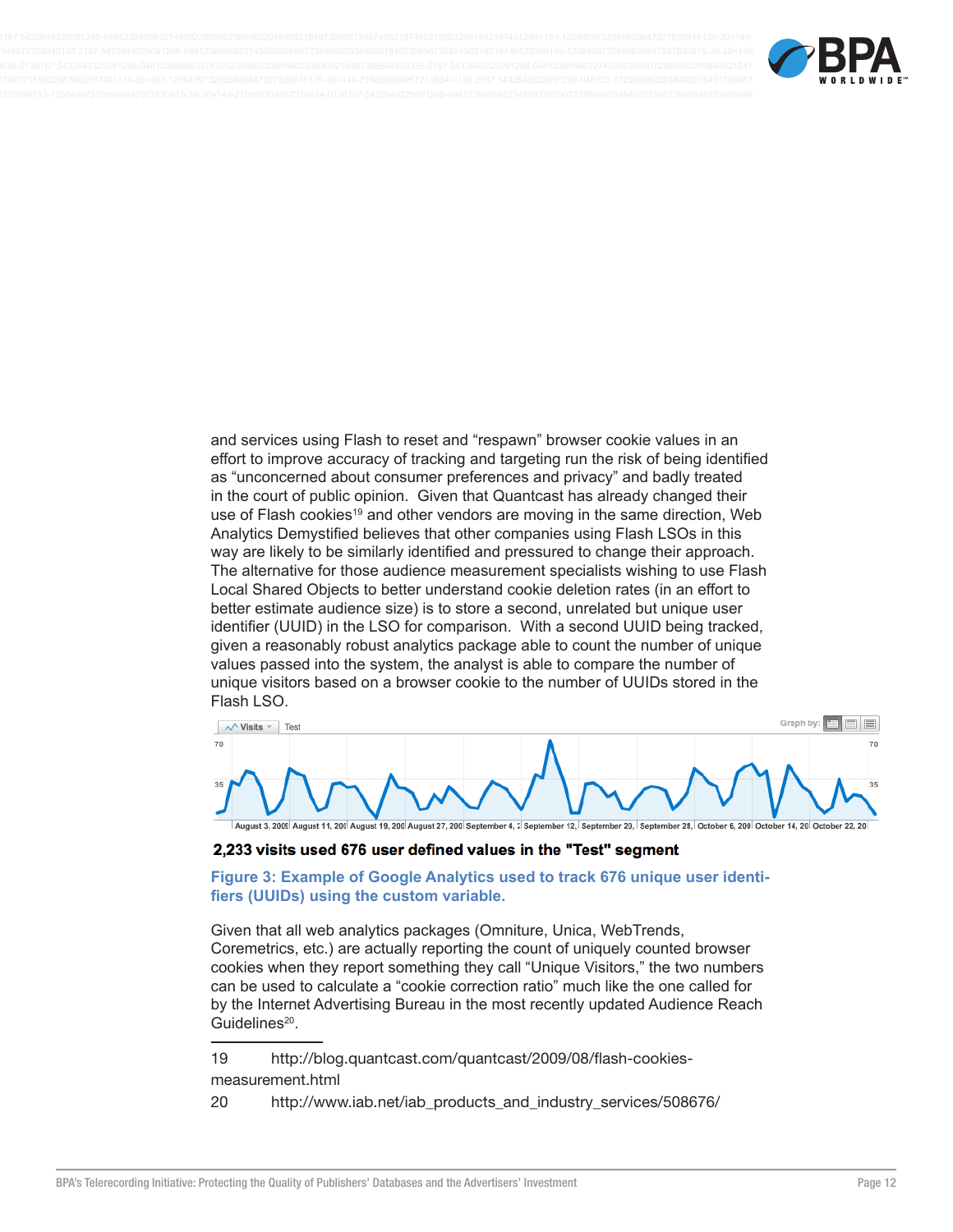



#### This custom dimension resulted in 703 Unique Visitors via 92 days in the "Test" segment

Figure 4: Example of Google Analytics tracking for the 676 user defined values tracked in Figure 3 reporting on "Unique Visitors" (which is Google's imprecise term for uniquely tracked cookies)

Using Figure 3 and Figure 4 as an example, the "cookie correction ratio" for this data set would be:

703 cookies / 676 unique IDs = 1.03 cookies per unique ID The calculation suggests that, at least for this site, only 3 percent of cookies are being deleted, although it does not tell us how many visitors are doing the deletion. Armed with this simple calculation, an audience measurement specialist can then make the case for accepting cookie-based audience counts or use the value to "correct" reported counts, whichever the business prefers. While this approach does not resolve the cookie deletion issue with the same elegance of the reset strategy, it does provide additional information required to improve the accuracy of audience measurement without putting site operators in the position of being accused of disrespecting consumer privacy. Given the reality of cookie deletion, Web Analytics Demystified believes this is the most responsible approach even though not necessarily the most beneficial to the business.

If you must use Flash Objects to reset browser cookie values, Web Analytics Demystified strongly recommends disclosing the practice. Weather.com is doing an admirable job of this on their web site, although they are unfortunately vague about the technology involved (Figure 5).

guidelines/audiencemeasurement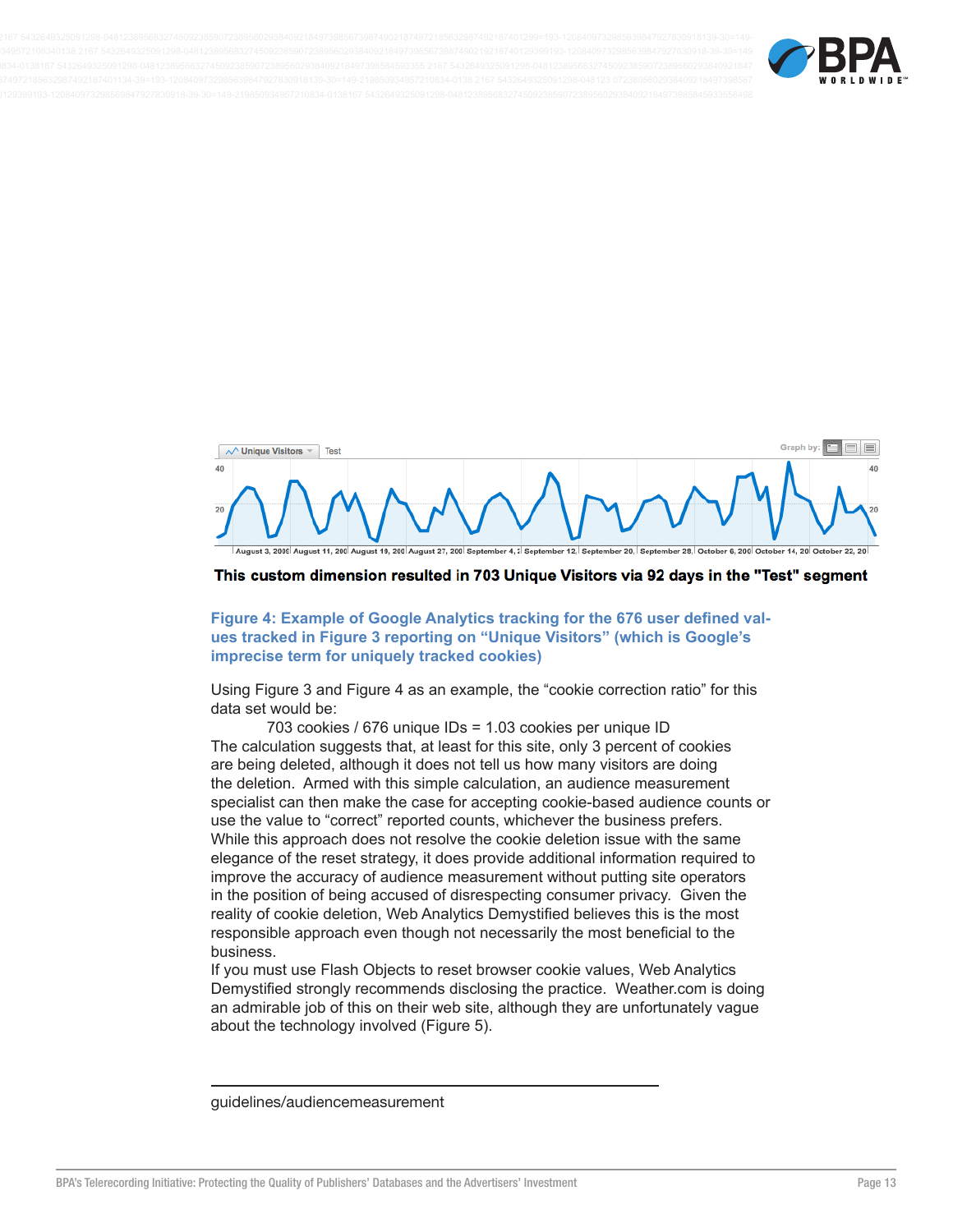

We have developed a simple mechanism that allows us to protect some of your custom settings -- even if your weather.com cookies are deleted -- by saving a backup of certain cookie values to a different location on your computer. We can then simply reset these saved values to your cookies when you revisit the site, allowing you to continue enjoying your customized experience on the weather.com website and on other products and services from The Weather Channel. You may enable or disable this functionality at any time. If you disable this functionality and your cookies are deleted, you won't have access to many of the features which make your experience more efficient and some of our services will not function properly.

#### Figure 5: Excerpt from Weather.com privacy policy outlining the use of Flash Local Shared Objects to reset browser cookie values in the case of their deletion (from http://www.weather.com/common/home/privacy.html)

Additionally, if you do provide for this functionality, we strongly recommend giving visitors a simple strategy to opt out. Weather.com also offers a good example of how this opt-out can be managed if Flash-based cookie reset is enabled (Figure  $6$ ).

#### Would you like for us to remember you if your cookies are deleted?

We have designed this functionality to improve your experience on weather.com and in other products and services from The Weather Channel. If you select #"Yes#" below, we will be able to reset some of your custom settings if your cookies are deleted.

If you select #"No#" below, we won#'t be able to reset your custom setting: if your cookies are deleted. If you disable this functionality and your cookies are deleted, you won't have access to many of the features which make your experience more efficient and some of our services will not function properly You can always update your preference via our privacy policy.

#### Would you like for us to remember you if your cookies are deleted?

Figure 6: Page on the Weather.com web site that allows the consumer to disable tracking and reset enabled by Flash Local Shared Objects (from http://www.weather.com/common/help/flcookieforgetme.html)

Again, because there is a general tendency to want to hide the use of Flash to reset browser cookies, and because it is unlikely the general public will respond positively despite educational efforts to communicate the value of the strategy, we believe that Flash Objects should not be used to reset browser cookies.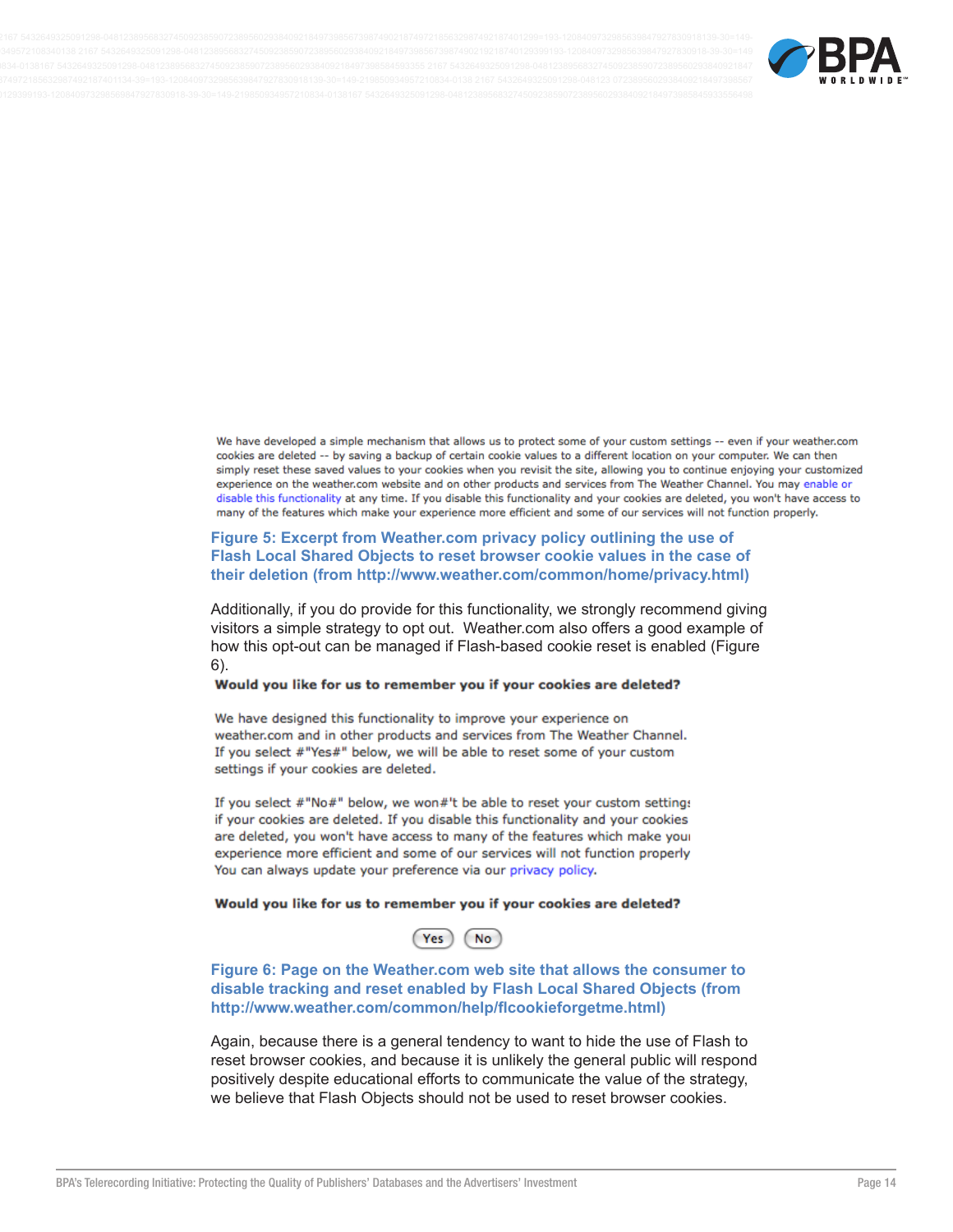

Given the strategy described above for generating a key calculation, in Web Analytics Demystified's opinion, the risk is not worth the reward in this situation.

#### **Disclose the Use of Local Shared Objects**

In addition to using Flash Local Shared Objects appropriately, Web Analytics Demystified strongly recommends disclosing their use as clearly as possible. The obvious location to communicate this is in your site's online privacy policy, and we recommend either working with a certification organization like TRUSTe or at least using language similar to theirs. Following is text you can use which is based on TRUSTe's policy, modified slightly by Web Analytics Demystified:

## DISCLOSURE OF THE USE OF FLASH OBJECTS FOR TRACKING

This site uses Flash Local Shared Objects (LSO), also known as "Flash cookies," to store some of your preferences, to display content based upon what you view, to personalize your visit, or to otherwise track your activities across multiple visits to the site. Third Parties, with whom we partner to provide certain features on our site, to display advertising based upon your Web browsing activity, or to track visitor activity and behavior, may also use Flash Local Shared Objects to collect and store information.

Flash Local Shared Objects are different from browser cookies because of the amount of, type of, and how data is stored. Cookie management tools provided by your browser or anti-spyware applications will not remove Flash Local Shared Objects, nor will the "Private Browsing" modes prevent their placement on your computer.

To learn how to manage privacy and storage settings for Flash Local Shared Objects or disable their use entirely please click visit:

http://www.macromedia.com/support/documentation/en/flashplayer/help/ settings manager.html

For more information about Flash Local Shared Objects we recommend the Wikipedia entry on the subject:

http://en.wikipedia.org/wiki/Local\_Shared\_Object

Readers are welcome and encouraged to use this addition to their privacy policy and to modify it to suit their specific needs. And while most consumers do not take the time to read privacy policies, Web Analytics Demystified still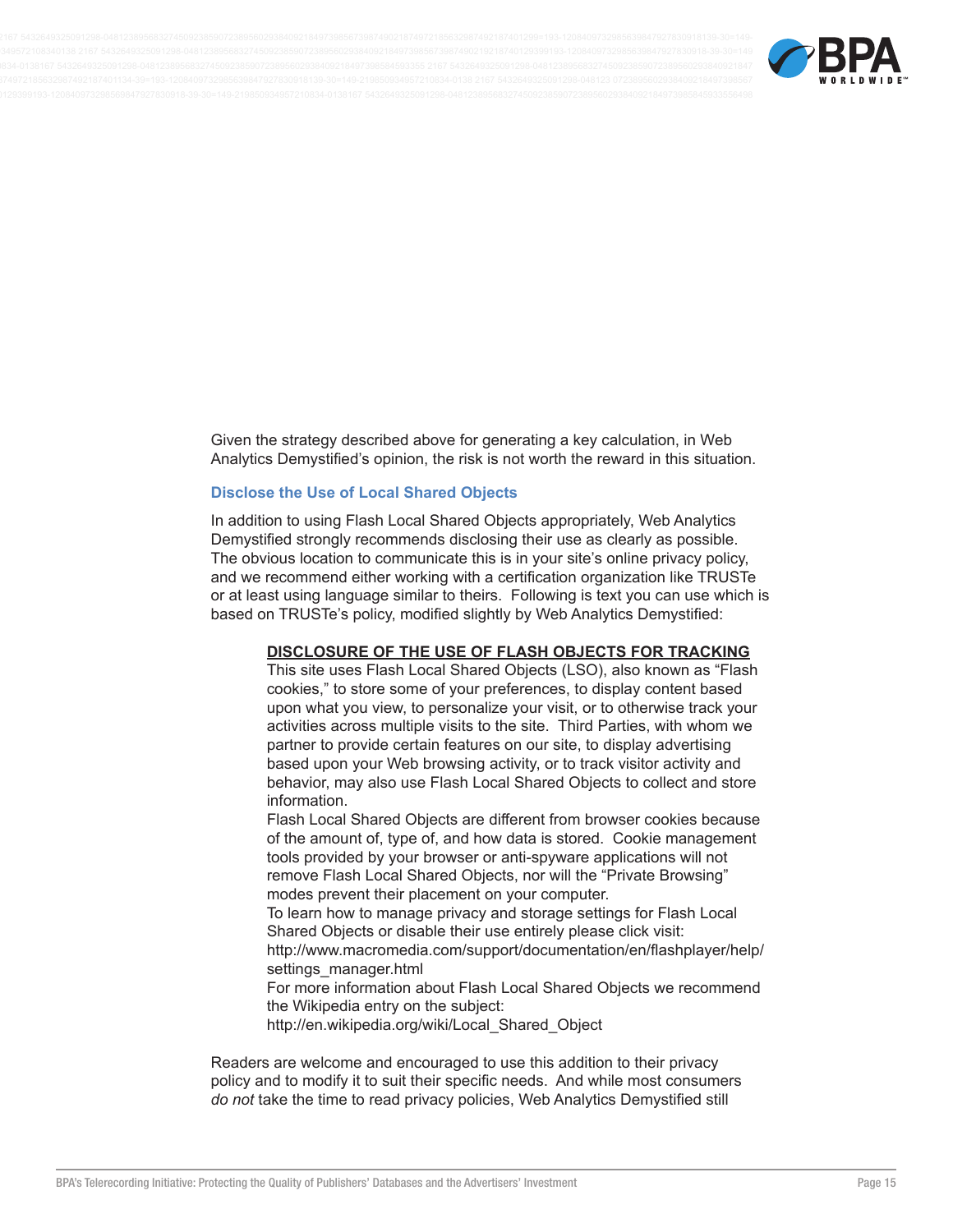

believes that disclosure is the best strategy to avoid being vilified in the court of public opinion, especially if your site deals with particularly sensitive or personal information.

#### **Allow Site Visitors to Disable Local Shared Objects**

In addition to disclosing the use of Flash Objects, Web Analytics Demystified strongly recommends giving visitors the ability to disable their use programmatically without making them attempt to navigate the Flash Player Settings Manager shown in Figure 2. While the Settings Manager is certainly appropriate for power users and those consumers wishing to disable Flash Objects in their entirety, our feeling is that it is more appropriate to give consumers the ability to opt out of tracking on a site-by-site basis with the simplest tools possible.

To this point, in addition to the Weather.com examples shown in Figure 6, we would refer readers to the opt-out provided by the video tracking service Visible Measures (Figure 7). Visible Measures depends heavily on the use of Flash Objects because their service is based fully on Flash-based video players and has no access to traditional browser cookies. They are using a fully anonymous user ID, tracked in the Local Shared Object, while showing respect for consumer preference by allowing a "one-click" opt-out to tracking across the entire network of Visible Measures tracking.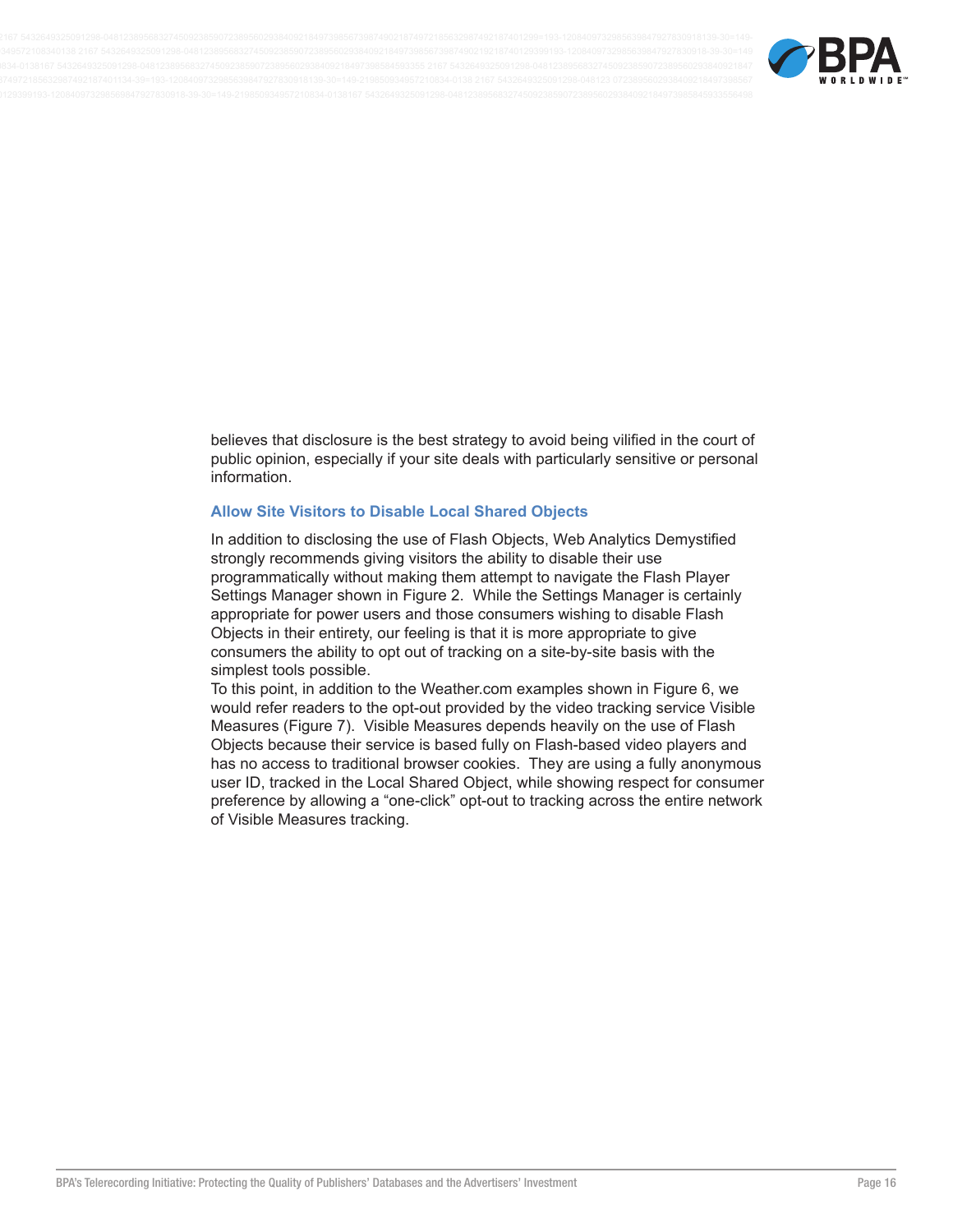

# **Viewer Settings Manager**

The control below shows your current Visible Measures Viewer Settings and provides relevant options for opting-out or, if you have already opted-out, opting back in if you so choose.

|                                                                                                                                                                                                                                                                                                                                                                   |                                                                     | You have a Visible Measures<br>ID                                                                                                                                                                                                                                                                            |  |  |  |
|-------------------------------------------------------------------------------------------------------------------------------------------------------------------------------------------------------------------------------------------------------------------------------------------------------------------------------------------------------------------|---------------------------------------------------------------------|--------------------------------------------------------------------------------------------------------------------------------------------------------------------------------------------------------------------------------------------------------------------------------------------------------------|--|--|--|
|                                                                                                                                                                                                                                                                                                                                                                   | <b>Click here to:</b>                                               | Opt Out                                                                                                                                                                                                                                                                                                      |  |  |  |
|                                                                                                                                                                                                                                                                                                                                                                   |                                                                     |                                                                                                                                                                                                                                                                                                              |  |  |  |
|                                                                                                                                                                                                                                                                                                                                                                   | please refresh this page and the control will reflect your changes. | All changes will go into effect immediately. If you have changed your Visible Measures Viewer Settings,                                                                                                                                                                                                      |  |  |  |
|                                                                                                                                                                                                                                                                                                                                                                   |                                                                     | For more information about the terms and conditions surrounding the collection and use of information<br>about our users, please refer to our Privacy Policy. If you have questions regarding this policy or the<br>Visible Measures Viewer Settings Manager, please email us at privacy@visiblemeasures.com |  |  |  |
| Please note: This control currently does not affect any browser cookies set by the<br>visiblemeasures.com sub-domain, which are used exclusively for measuring traditional visits to the<br>Visible Measures Web site. Future versions of the Visible Measures Viewer Settings control may<br>provide additional options for opting-out of these cookies as well. |                                                                     |                                                                                                                                                                                                                                                                                                              |  |  |  |
| settings/).                                                                                                                                                                                                                                                                                                                                                       |                                                                     | Figure 7: Flash Object settings manager from Visible Measures, offering<br>a simple explanation and a "one-click" opt-out of all Flash-based tracking<br>across all customer domains (from http://corp.visiblemeasures.com/viewer-                                                                           |  |  |  |
|                                                                                                                                                                                                                                                                                                                                                                   |                                                                     | Visible Measures also encourages their clients to disclose the use of Flash                                                                                                                                                                                                                                  |  |  |  |

Visible Measures also encourages their clients to disclose the use of Flash Objects and provides language they recommend adding to existing privacy policies similar to that shown in Figure 8.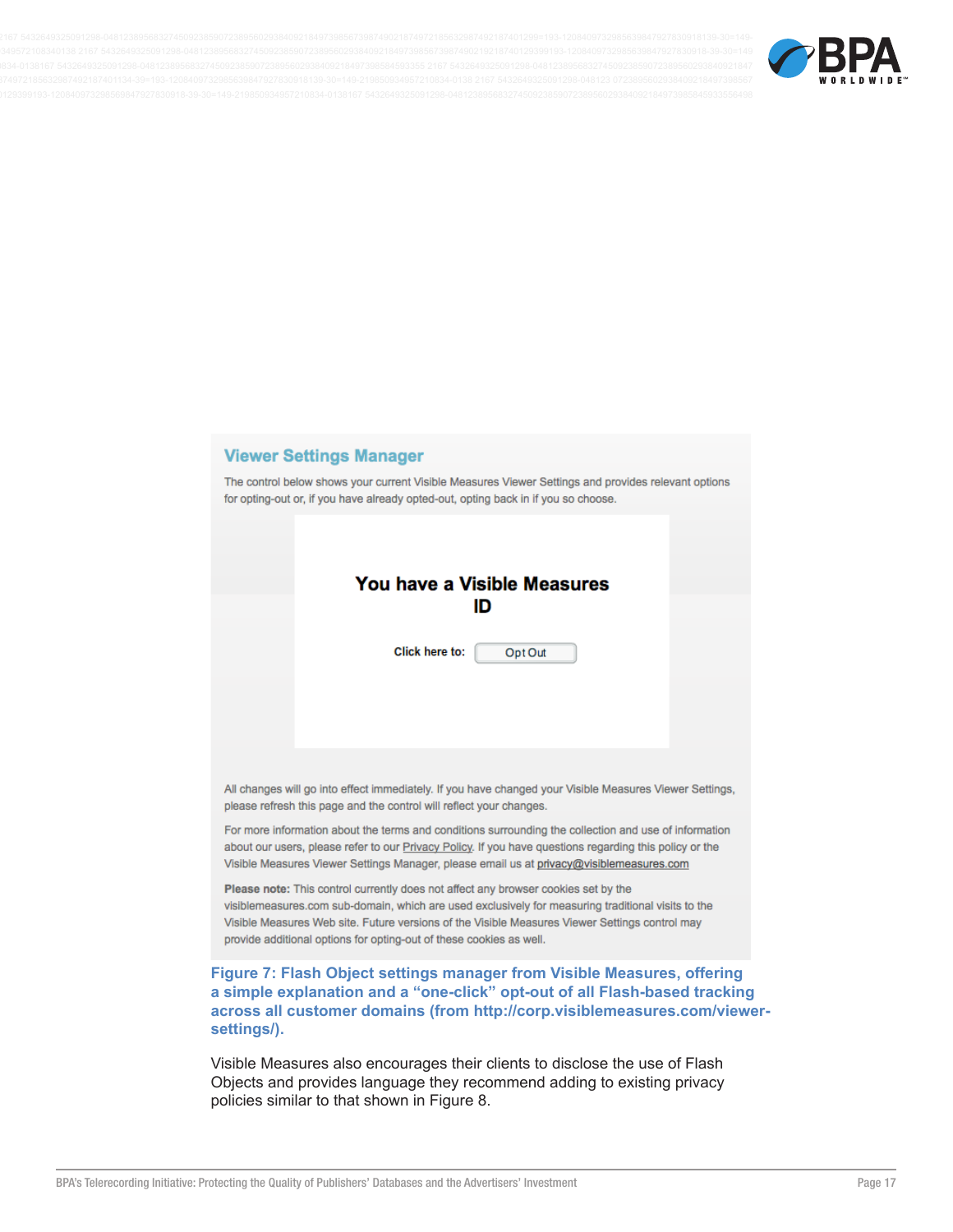

#### 2. What is Visible Measures' practice regarding cookies?

Like many common online video services, our technology uses Flash-based "cookie" technology (technically referred to as local shared objects) to customize and enhance your online experience. These are pieces of information transferred to your computer's hard drive when you visit a site that automatically identify your browser(s) to the server whenever you interact with video content on the site. Visible Measures may combine information obtained through the use of local shared objects with other aggregate or anonymous data, including a unique ID number assigned to you.

You may choose to opt-out of Visible Measures' local shared objects via the Visible Measures Viewer Settings Manager. If you do so, that opt-out will be effective for all Visible Measures-enabled sites.

Figure 8: Visible Measures privacy policy discussing the use of Flash Local Shared Objects ("Flash-based cookies", from http://corp.visiblemeasures. com/privacy-policy/)

#### **Conclusions**

Audience measurement is a critical aspect of any business's online efforts and is fundamental to the evolution of consumer interaction in the digital world. Without accurate numbers and reliable systems, business owners are left with little more than guesswork and "gut feel" to guide them in an increasingly competitive and fragmented environment. The accuracy of many audience measures depends on browser cookies, an often maligned but ultimately harmless text file that is unfortunately blocked and deleted by enough of a segment of the population to reduce the efficacy of the technology.

In response to the decline in accuracy of audience measurement systems resulting from cookie deletion, an increasing number of site owners are turning to a less fragile system, Flash Local Shared Objects (LSO). These objects are essentially "super-cookies" which are dramatically more resilient than cookies due to their implementation and a general lack of knowledge about their existence among consumers.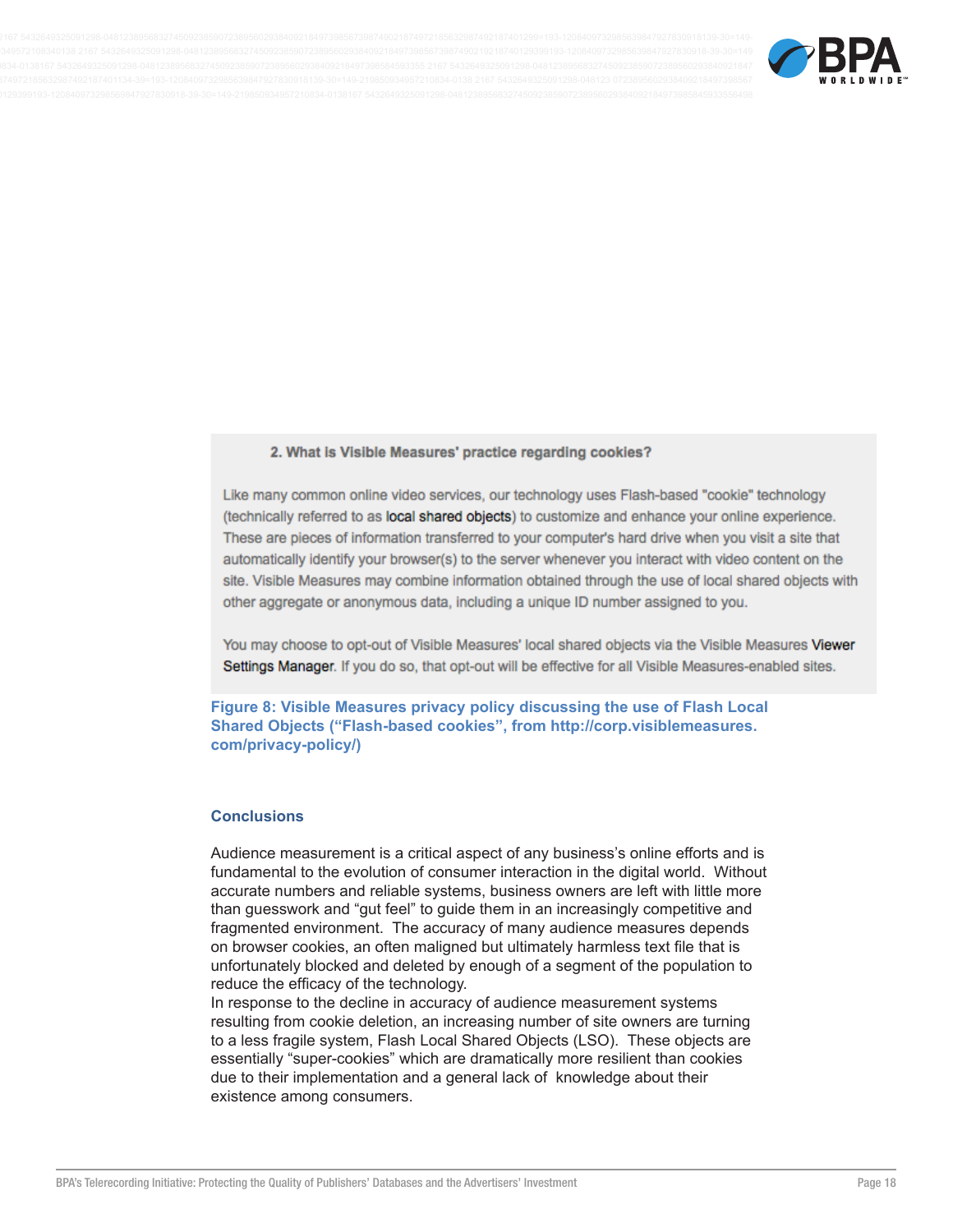

In Web Analytics Demystified's opinion, the use of Flash Local Shared Objects is unfortunately a risky business. There is strong evidence that more and more companies are using LSOs in direct conflict with consumer preferences and existing systems designed to control access to information and protect a user's privacy online. With the attention given to consumer privacy on the Internet at both individual and governmental levels, we believe that companies making inappropriate or irresponsible use of the Flash technology are very likely asking for trouble (and potentially putting the rest of the online industry at risk of additional government regulation.)

Our recommendations are to be thoughtful and careful about how Flash objects are used in audience measurement. If they are to be used at all, business owners need to ensure that:

A) they are not used to over-ride consumer preferences;

B) consumers are made aware of their use via normal channels (e.g. privacy policy);

C) consumers are given an easy way to opt-out of their use as a tracking mechanism.

While these recommendations may be somewhat controversial within the audience measurement community, we firmly believe that the line between using Flash to improve accuracy and using Flash in conflict with consumer preferences is black and white. Until Adobe, the creators of Flash, more clearly addresses the use of Flash as a tracking mechanism, the onus is on measurement specialists and business owners to do what is right.

The author welcomes feedback on this document. Please feel free to write Eric T. Peterson (Web Analytics Demystified) at eric.peterson@ webanalyticsdemystified.com.